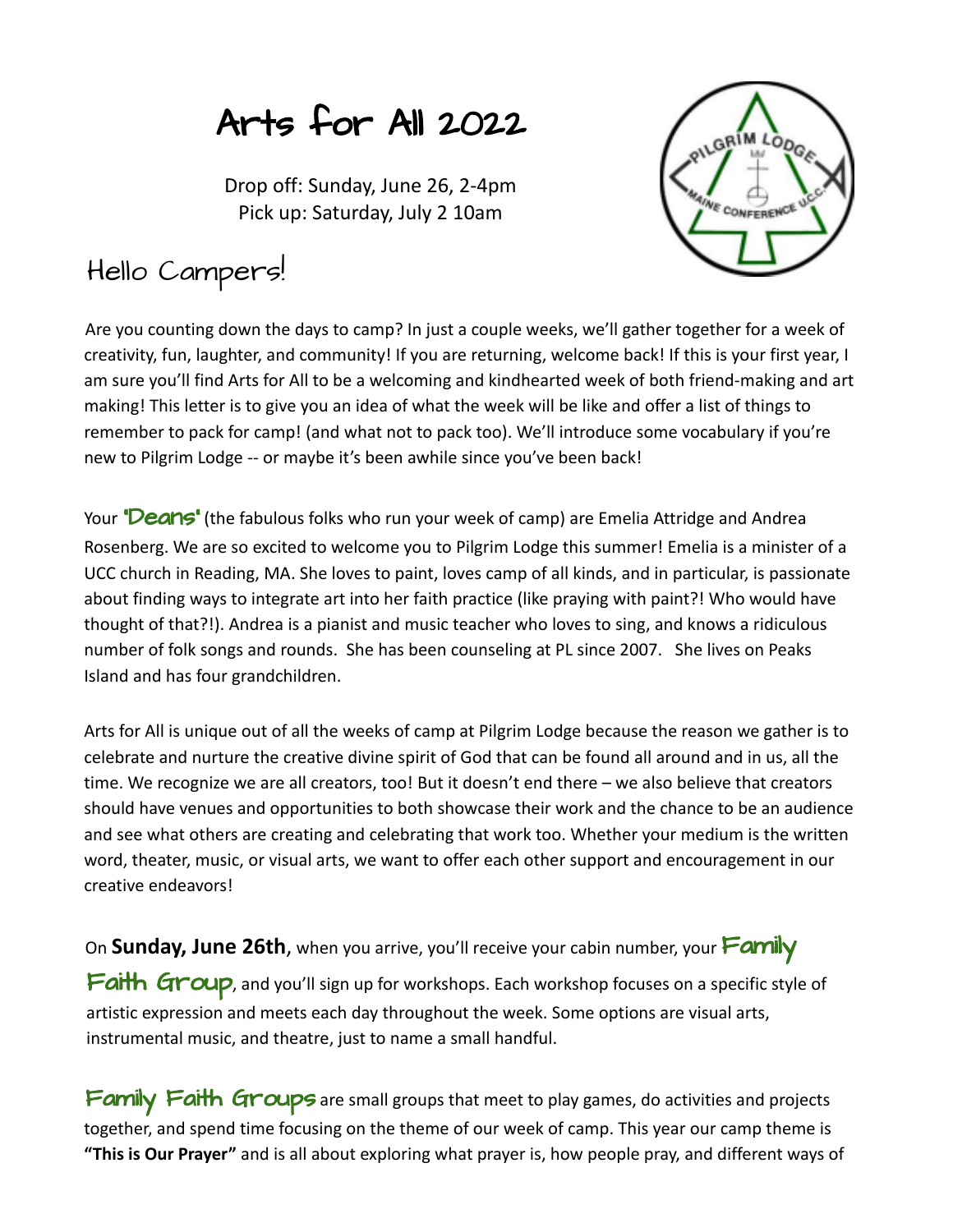also be able to sign up when you arrive for a **Vespers Service** (that means evening worship) which will focus on a different kind of prayer (especially the artsy kinds!).

Things you can look forward to at camp include:

- sailing, swimming, and boating -- one evening we'll have a sunset kayak, and have our Vespers service on the island across from camp
- we'll have our big all camp cookout with a campfire
- we'll also learn about our Mission Project this year. All the camps this summer at Pilgrim Lodge will be learning about the refugee crisis in Ukraine, as well as what causes someone to flee their home country (war or other reasons). We'll also talk about how that might affect us here at home, as well as what we can do as individuals and church communities to help those affected.
- Friday we'll have a dress-up dinner and party
- we'll wrap up the week with "Arts On Stage!" This is our chance to have the spotlight and share our gifts and talents with each other. This is what the whole week builds to! We'll start with an art show gallery with snacks, acts of music, theater, comedy, dance, monologues, everything! All put on by you! You can start thinking now about something you'd like to work on throughout the week, or get inspired when you arrive at camp!

We're also sharing our week of camp with "Outdoor Art Room" which is the arts camp for younger campers in elementary school grades. There will be sometimes where we will do activities all together as a combined camp (like meals and other programs) and opportunities for you to lead as older campers, to teach the younger campers about art and music, too!

On the next page, you'll find a list of Things-To-Pack and a list of Things-Not-To-Pack. They are very helpful lists! If you have any questions please don't hesitate to send us an email. Arts for All is a beautiful, sweet, silly, and exciting week and we're happy we'll be gathering so soon!

Start the countdown!

See you soon,

Deans Emelia & Andrea

[attridgee@gmail.com](mailto:attridgee@gmail.com)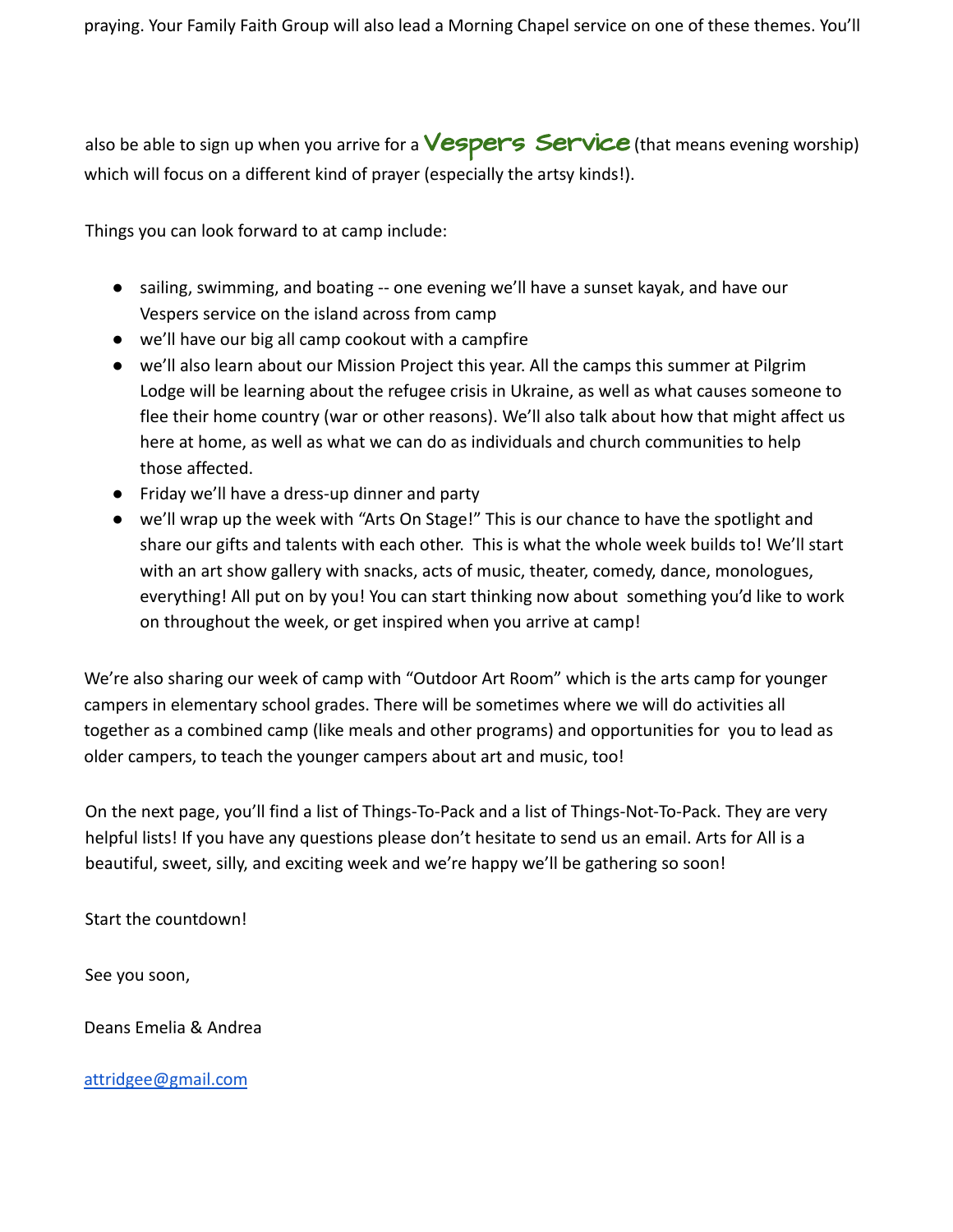## Things-To-Pack

- Clothes for each day (pack for different kinds of weather -- hot and cool!)
- PJs for each night (same as day-time -- you'll want something for hot nights and something for cold nights too!)
- Bathing suit
- Sunscreen
- Bug Spray
- A rain jacket or poncho
- A white shirt to tie-dye (or another piece of white clothing)
- At least one pair of closed-toed shoes: sneakers or similar
- A fancy outfit (or colorful and silly) for our "Fancy Dinner" on Friday night
- Pillow & pillowcase
- Bedding (either sheets and a blanket or a sleeping bag)
- A towel for swimming and a towel for showering
- Soap & shampoo/conditioner
- Toothbrush & toothpaste
- Deodorant and any other toiletry essentials
- A notebook, sketchbook, or journal & writing utensils
- Water bottle or travel mug
- A book to read
- A Bible
- Flashlight
- A musical instrument and/or sheet music if you have one and want to bring your own
- Any art supplies you might want to bring (special colored pencils you like or small travel-size supplies, your own sketchbook, etc -- we will have plenty of supplies at camp, but you might have certain supplies you prefer or want to bring yourself -- no need to bring more than can fit in a gallon-size ziploc bag.
- Money for ice cream and the camp store